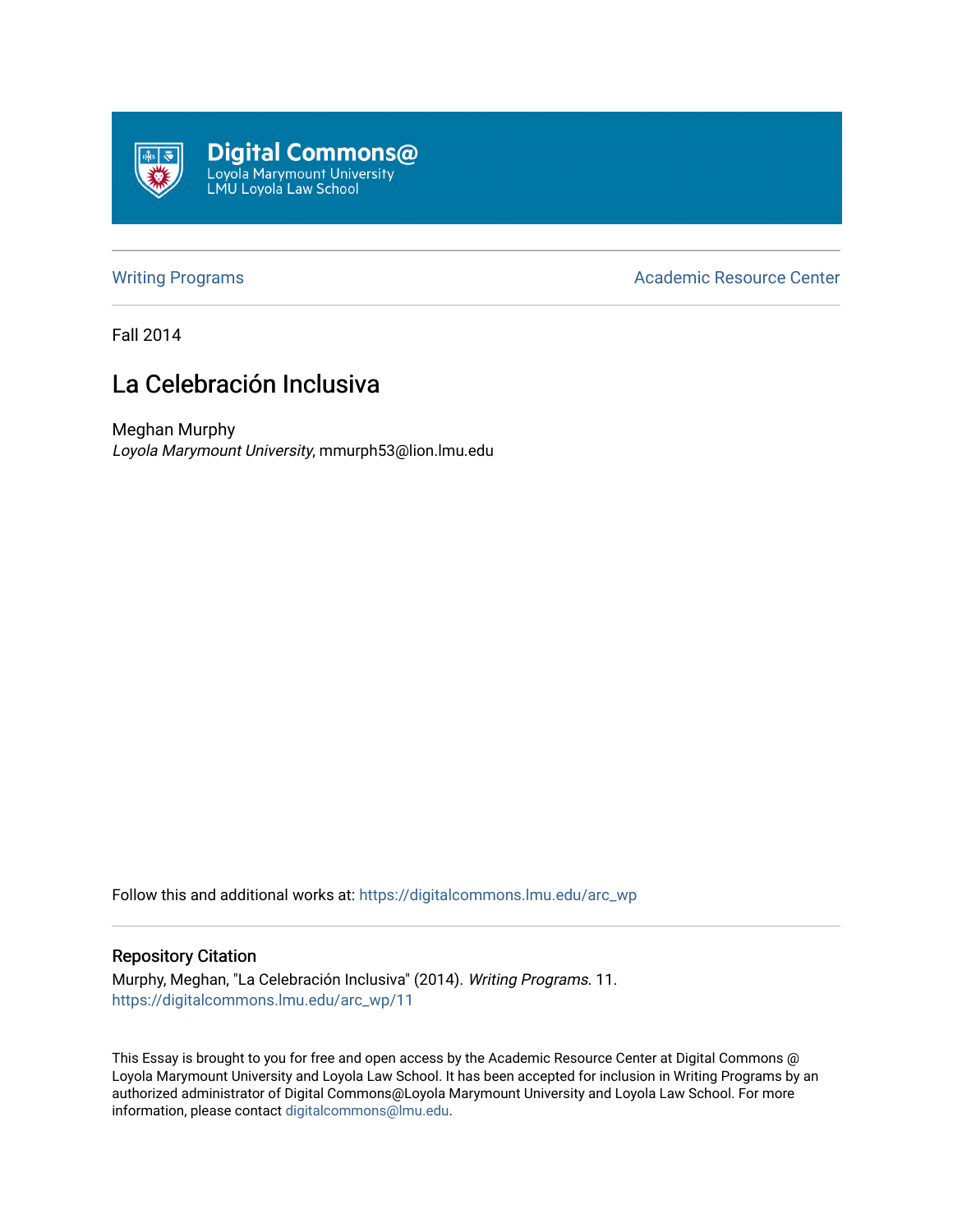La Celebración Inclusiva

by

Meghan Murphy

An essay written as part of the Writing Programs

Academic Resource Center

Loyola Marymount University

Spring 2015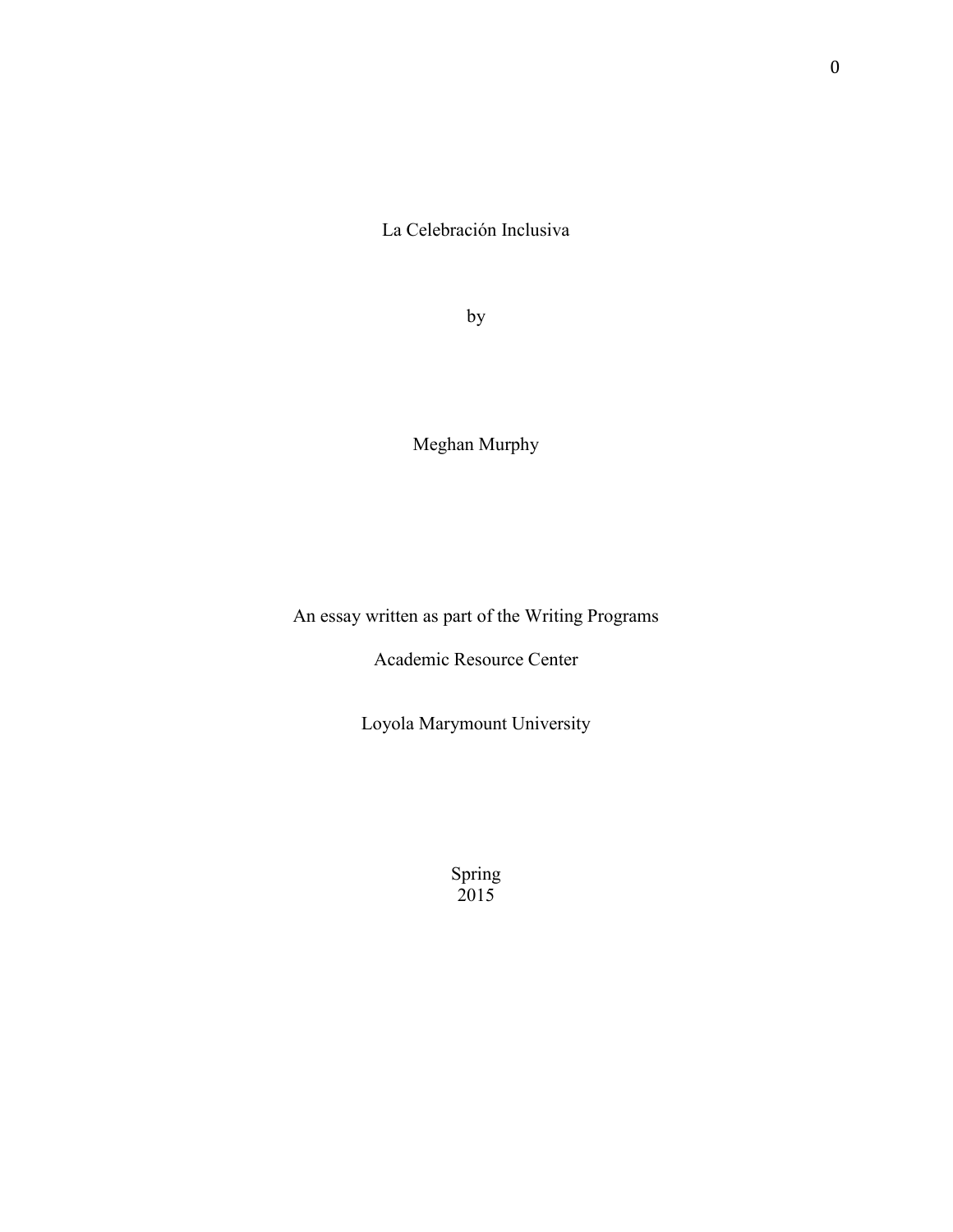## La Celebración Inclusiva

Located in the heart of Boyle Heights, the celebration of *Día de los Muertos* is dedicated to the ancestry of the majority of the neighborhood's population. In short, the location of the celebration is not accidental. The celebration, hosted by Self Help Graphics and Art, utilizes the tactics of the New Museum<sup>[1](#page-2-0)</sup> in order to provide its participants with the most authentic and affective experience possible. Through its culturally inclusive, interactive, and dialogic approach, Día de los Muertos*,* as hosted by Self Help Graphics and Art, initiates a positive affective response within the attendees and renders the qualities of the New Museum. This essay critically examines the procession of participants, the interactive volunteers and *ofrenda,* and the booths hosted by community members within the Día de los Muertos celebration.

The procession initiates the celebration and enables people from all cultural backgrounds to participate. Filled with face-painted participants, the festive march is led by two massive *calacas* and a *calavera*, which represent the celebration of the dead. By including all races, the procession strategically utilizes "autoethnography" (Boylorn 2008, 414) and encourages those from differing cultural backgrounds to experience the Mexican tradition. Through its use of autoethnography, the procession "does not attempt to speak on behalf of others but instead makes the researcher the research subject" (Boylorn 2008, 414). Rather than observing the celebration as an outsider, the attendee is placed in the shoes of the celebrator. The inclusivity of the march reorients the "gaze" (Boylorn 2008, 414) of the visitor, thus promoting an unbiased and positive affective response. Through its utilization of autoethnography and inclusivity, the procession of Día de los Muertos successfully represents the features of a New Museum.

<span id="page-2-0"></span> $1$  A New Museum utilizes an unbiased and transparent approach when representing a cultural practice or history. It does not serve a political agenda; rather, it portrays the subject in an unhindered and accurate light.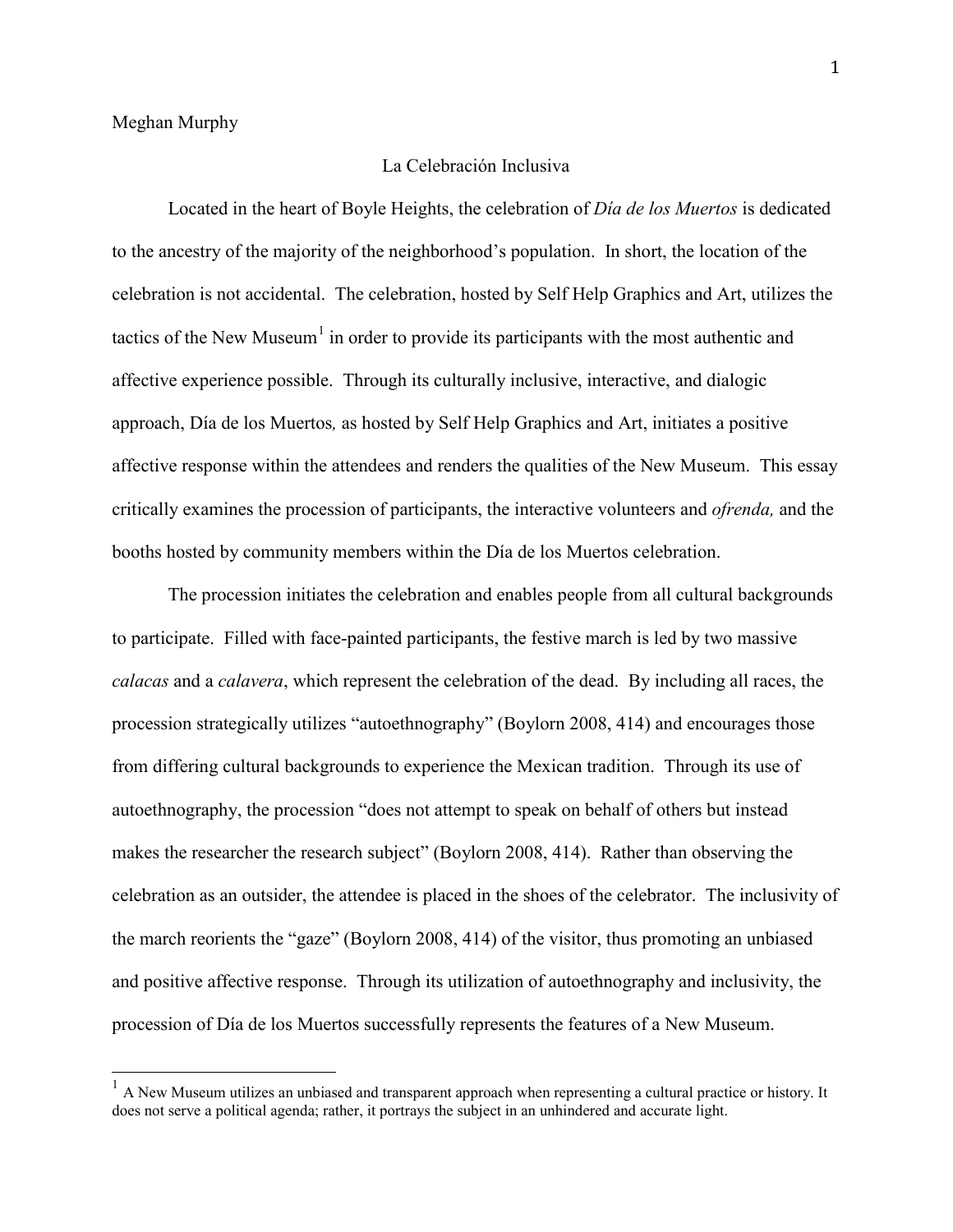The festival also enlightens its visitors through its interactive sources such as its volunteers and authentic ofrenda. Hosted by a volunteer from Self Help Graphics and Art, the ofrenda beholds the memories of deceased loved ones within the Boyle Heights community. The volunteer, who celebrates Día de los Muertos every year, equips the celebration with a "firstvoice" source (Yoo 1996, 685). He explains that a visitor is welcome to commemorate his or her own loved one and place items of memory upon the ofrenda. In fact, all attendees of the celebration are allowed to participate because "Día de los Muertos does not replicate patterns of exclusion" (Medina and Cadena 2002, 87). Through the use of interactive "text," the festival of Día de los Muertos enables people to not only act as observers of the celebration, but as contributors as well (Weiser 2009, 29). The ofrenda and the volunteers prompt the visitor to "reflect upon and remember the past from the point of view of the present" (Tchen 1992, 292) and celebrate the life and death of loved ones. The sources also transform the festivity into a "community of memory" (Yoo 1996, 684). Through this "community of memory," personal memories become collective history and vital aspects of the Día de los Muertos celebration. The interactive, New Museum qualities of Día de los Muertos in Boyle Heights provide the visitors with the ability to contribute to the commemoration and history.

The dialogic, community-based booths within the site engage the visitor and promote the discovery of the accurate cultural values behind the participants of Día de los Muertos. The booths allow the local artists and restaurants of Boyle Heights to contribute to the experience of the celebrators*,* while gathering profit to support their businesses and the community. Dialogue between the visitor and vendor also encourages the proper representation of common misconceptions regarding Mexican culture and the significance of Día de los Muertos. Due to a culturally diverse community within the site, the booths "serve as a tool for a dialogue among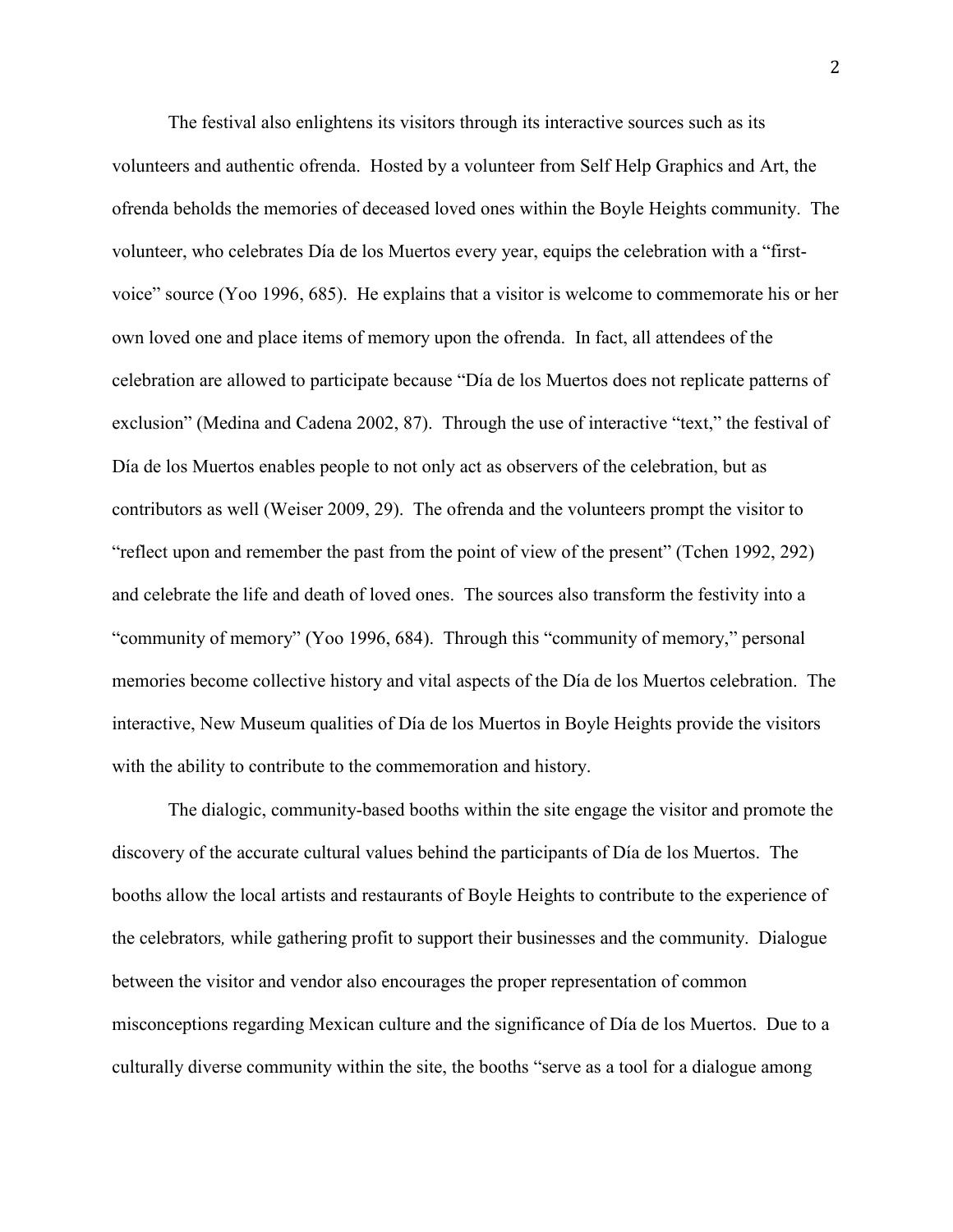parties who normally would not be communicating with one another" (Tchen 1992, 311). The specialty shops also enable the artists to express themselves, their spirituality, and their heritage to the community. This cultural expression through art "renews and enlarges the collective historical memory and identity of the group" (Medina and Cadena 2002, 89). The presence of art and creativity is crucial to the celebration, and provides a sense of "identity" within the community. Those of non-Mexican cultural descent are able to better understand the history behind the Mexican celebration through art appreciation. Through the dialogic, communitybased booths, the celebration hosted by Self Help Graphics and Art renders the attributes of a New Museum.

With a Mexican-American population of over 80% in Boyle Heights, it is crucial for Día de los Muertos to provide the community with an unbiased, proper representation of its heritage and annual celebration (Urban Mapping, Inc.). Often times, the cultural values behind Día de los Muertos can be misrepresented and misunderstood by those of non-Mexican descent. However, Self Help Graphics and the community successfully depict the history behind Día de los Muertos while uniting the Mexican-Americans of Boyle Heights. By abolishing misconceptions through inclusivity, interactivity, and dialogue, the celebration not only unites Mexican-Americans, but the visitors of differing cultural backgrounds as well. Through the utilization of the New Museum approaches, Día de los Muertos serves as a site of cultural education and appreciation within the neighborhood.